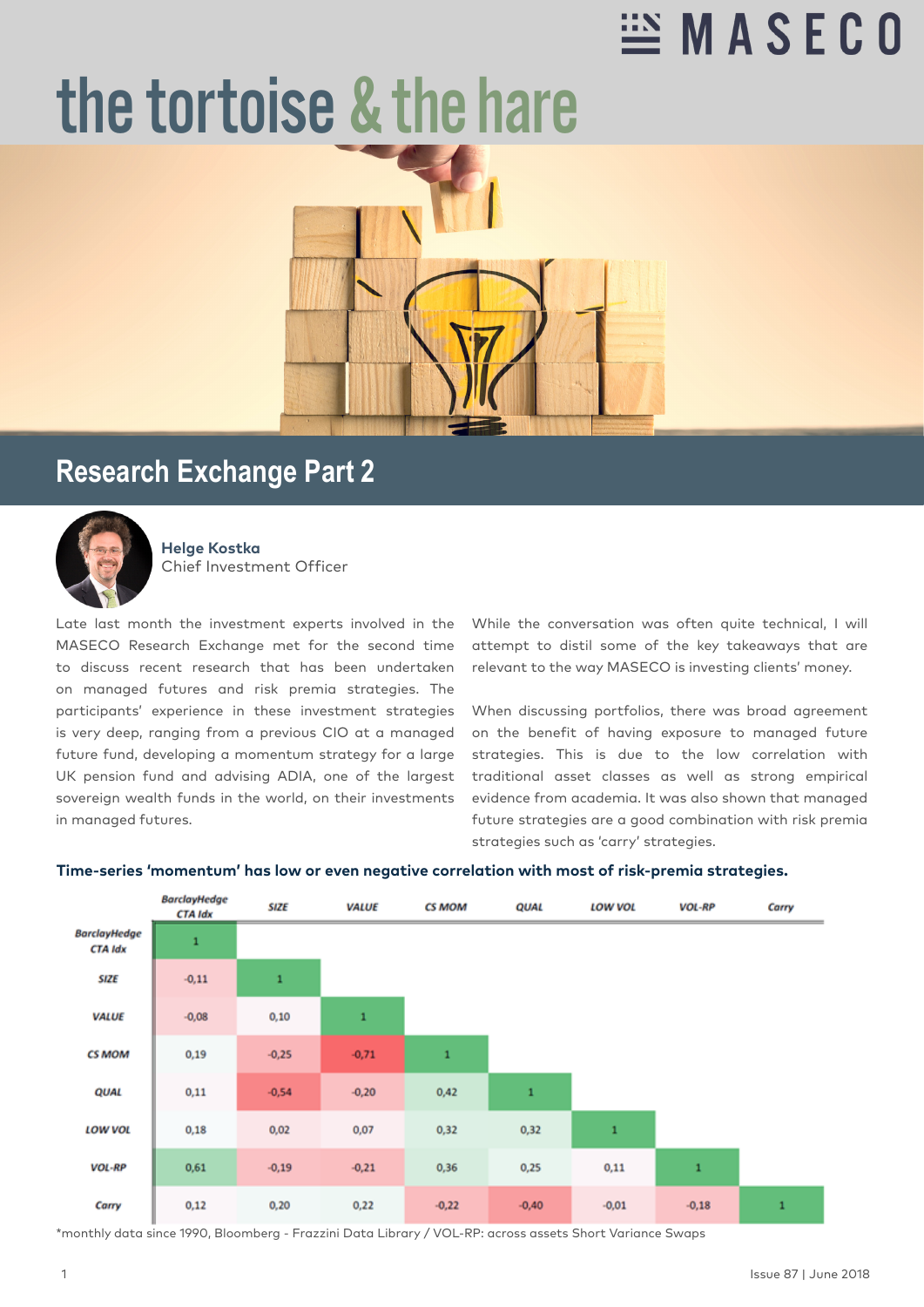#### **Research Exchange**

We then looked at the performance of managed future strategies since 2010 and observed that this has been lower in comparison to recent decades. While there was broad agreement that asset flows cannot be the reason for the lower returns, there was also broad agreement that low cash returns were a likely contributor. This is because managed future funds hold a high proportion of their assets in cash and seek risk via derivatives. It was hypothesized that central bank actions following the global financial crises made it more difficult for systematic strategies to earn strong positive returns, but such arguments will remain vague given a lack of concrete evidence.

We looked further at the dispersion of managed future fund returns, which is likely due to different portfolio construction techniques. An analysis was presented that builds a case for differences in the length of 'lookback windows' to be a possible explanation. Lookback windows are periods a trend signal is using to decide if a price trend exists or not, which can vary from short term (1 month) to long term (18 months). This topic raised some disagreement among the participants. It is unclear if and why certain lookback windows that created superior performance looking in the rear-view mirror should continue to be the better lookback windows in the future. I can tell from my own research efforts that most managed future providers don't depend on just one lookback window and thereby address the uncertainty of choosing the best parameter. Research departments with the help of machine learning are testing techniques to vary the use of different lookback windows over time. However, with very limited live history, the jury is still out in regards to whether trend following can be improved with this technique.

In the second presentation, we reviewed the results of an analysis of returns of different risk premia factor strategies. The presenter collected 10 years of weekly return data for a total of 282 risk premia factor strategies from Goldman Sachs, Morgan Stanley, J. P. Morgan, UBS, BNP Paribas and Deutsche Bank. It is worthwhile mentioning that the factors stem from single asset classes like bonds, equity, currency, credit and commodities as well as multi asset classes. It is worth noting that the data sample consists of a big population of equity factors at a count of nearly 100, while credit only has 7 and cross asset only 17 factors.

The first hypothesis posed was that those factors might produce higher returns if they are scaled by volatility (monthly rebalancing using the previous month's realized volatility to increase or decrease the exposure). The data however provides little support for that idea. Sharpe ratios (the return reward for a unit of risk) are better for unscaled factors, particularly when looking at bonds, commodities and credit. For equities and currencies, there was no clear tendency.

The main point of the study was to test the hypothesis that many risk premia strategies work because investors are rewarded for taking on downside risk. In other words, the return of strategies will be most negative at the same time when broad markets are also in a steep decline. This correlation is very undesirable for the average investor, and therefore compensation for taking on such risk should also be higher (like receiving an insurance premium). Much recent academic empirical work has gone into understanding downside risk by applying a downside risk capital asset pricing model (CAPM). Using a downside risk CAPM in the analysis we were presented with explains the cross section of the factor premia returns much better than traditional CAPM. However, interestingly, investors are not rewarded for taking on downside risk in the analysis shared by the presenter. This might be explained by either the relatively short window of time for the data in the analysis or the high level of data mining for 'alpha' by the investment banks.

In conclusion, as a result of this study, what should investors do in terms of allocating to factor premia strategies? The simple answer is not to jump onto the latest shiny factor strategy just because it shows strong back tested returns. Additionally, an investor should not solely invest in strategies that have been identified as carrying a lot of downside risk. Instead, such strategies should be combined in a balanced manner with those that are expected to work particularly well in negative markets, such as trend following strategies.